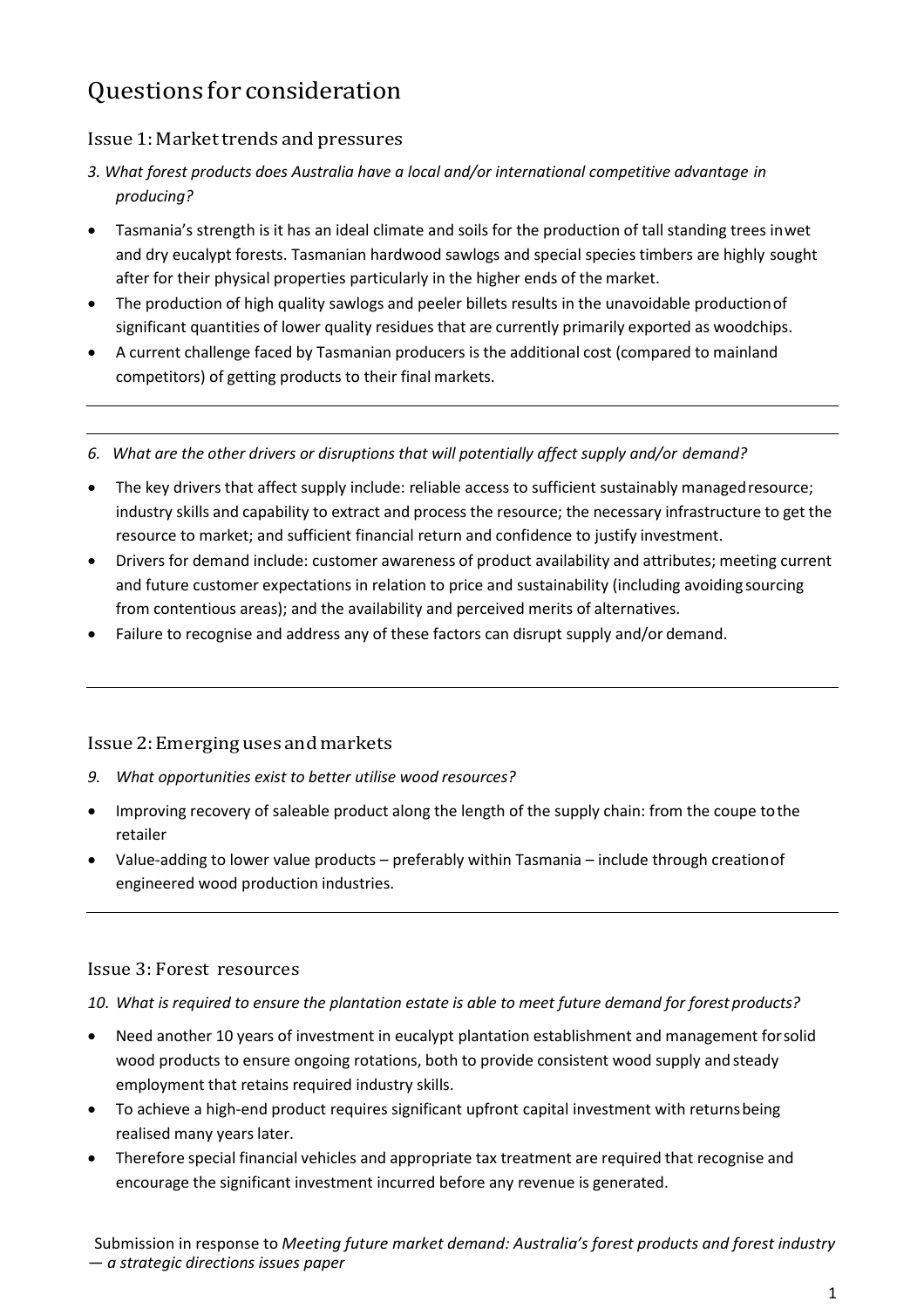- This could include special purpose financial vehicles could be developed to allow forest managers and customers to equally invest thus ensuring demand as well as supply.
- *11. What is required to ensure the native forest estate is able to meet future demand for forest products?*
- Ongoing secure and sustainable access is required.
- The forests need to be managed sustainably; and be recognised as being managed sustainably.
- Harvesting of these forests needs to be broadly supported and accepted by customers and the community.
- There needs to be sufficient scale of activity to be efficient, economically viable and to have adequate market presence.
- An agreed long term strategy is needed to underpin investment, particularly in value adding products and facilities.
- See also the answer to Q6.

#### Issue5:Consumerandcommunityengagement

- *16. How can domestic and international consumers be better engaged on the environmental,economic and social credentials of Australian forest products?*
- We need to better communicate how we are managing our forests sustainably, including through third party endorsement of our practices through certification and partnerships with organisations such as Planet Ark.
- This communication needs to be built on a foundation of market research that identifies the current levels of understanding among consumers and the areas of concern to them.
- In addition, we also we need to actively and continuously engage with communities to identify and address their emerging concerns if we are to maintain and enhance community acceptance of what we do and how we do it.
- We cannot expect to reduce contention and increase community acceptance by simply telling –we need to be seen to be listening and responding appropriately.

17. How important are consumer awareness programs to the future prosperity of the sector?

- Consumer awareness programs are fundamental to ensuring an ongoing market for Australianwood products.
- These campaigns need to recognise and address the concerns that some people may have about the perceived sustainability of timber produced in Australian forests.
- They also need to focus on the attractiveness, usefulness and environmental benefits of Australian grown and manufactured wood products.
- Australian wood products need to be seen as the desirable first choice over less sustainably produced imported wood products or other alternatives with higher environmental impacts.